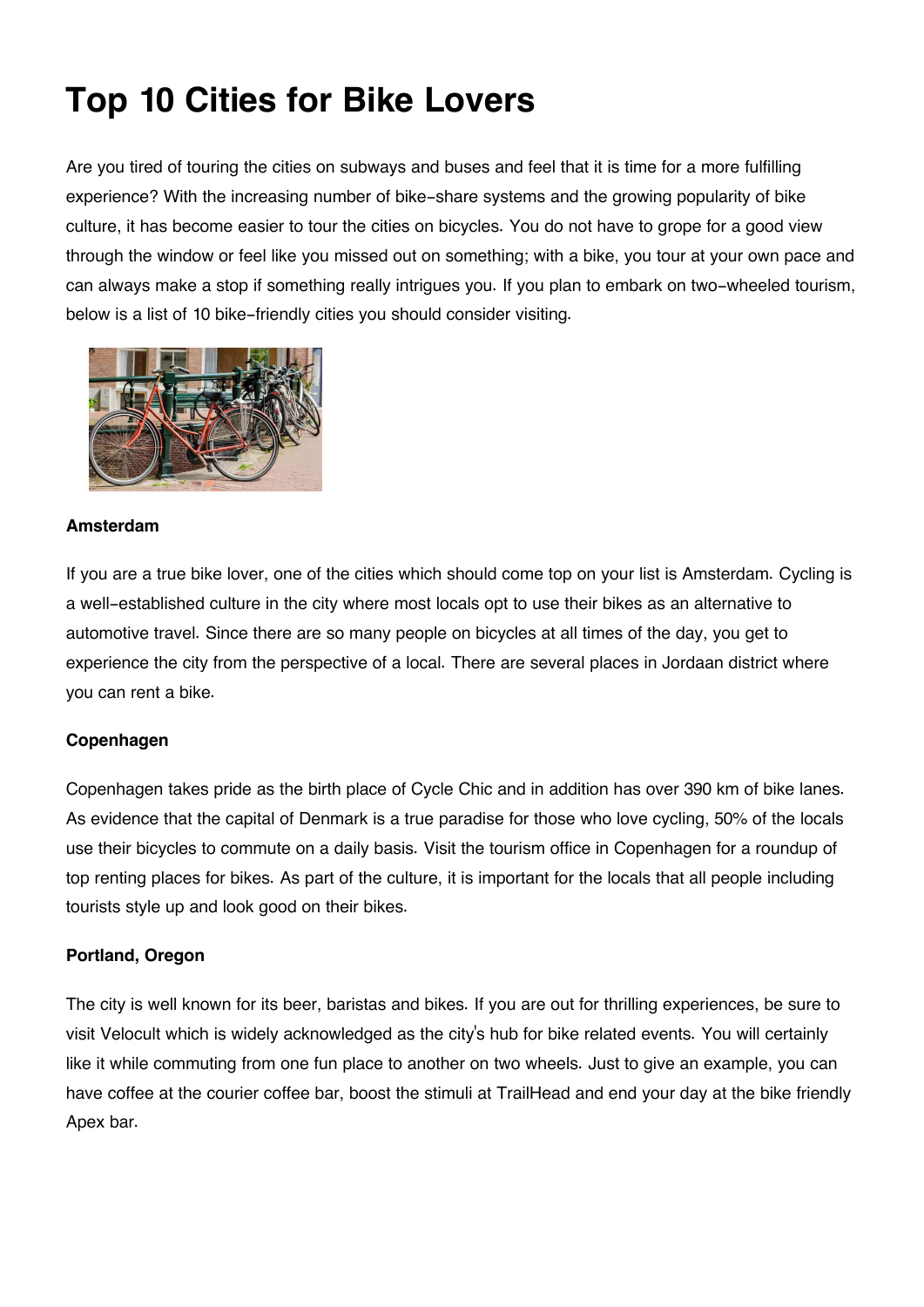

#### **Paris**

The French capital does not exactly make it on the top list of bike-friendly cities due to the heavy scooter and pedestrian traffic but it is a good catch for sight seers who wouldn't want to feel like they are doing the wrong thing when riding on a bike. Cycling is part of Paris culture; apart from the Velib bike-share system, you will also find delight in the city's bike paths.

## **San Francisco**

Hilly yes, but that should not put you off. When the city is approaching fall, it is time to take advantage of Sunday Streets which is a code name for a collection of events which sees the city closed off to cars in several neighborhoods. One of the areas which are well known for car-free weekends is the Golden Gate Park. Those who want to experience the delight for longer periods of time can visit Marin County.

#### **Berlin**

Berlin ranks among the top 10 bike-friendly cities according to the Copenhagenize bike blog. An estimated 13% of the entire population commute on their bikes daily with some neighborhoods having their population of bike lovers as high as 25%. The city also plays host to the 1st Bicycle Gallery which is all about showcasing high-end bikes. Berlin bike tourists are at the advantage of an online route planner which can be used for planning tours.

#### **Rio de Janeiro**

With a bike-share system and more than 250 kilometers of bike paths Rio de Janeiro is another of the bike-lovers paradise. Cycling has gained popularity recently as the city prepares for the 2016 Olympics. There are several places from which you can rent a bike.



#### **Barcelona**

Barcelona has always been popular with free minded travelers who intend to get lost in new experiences